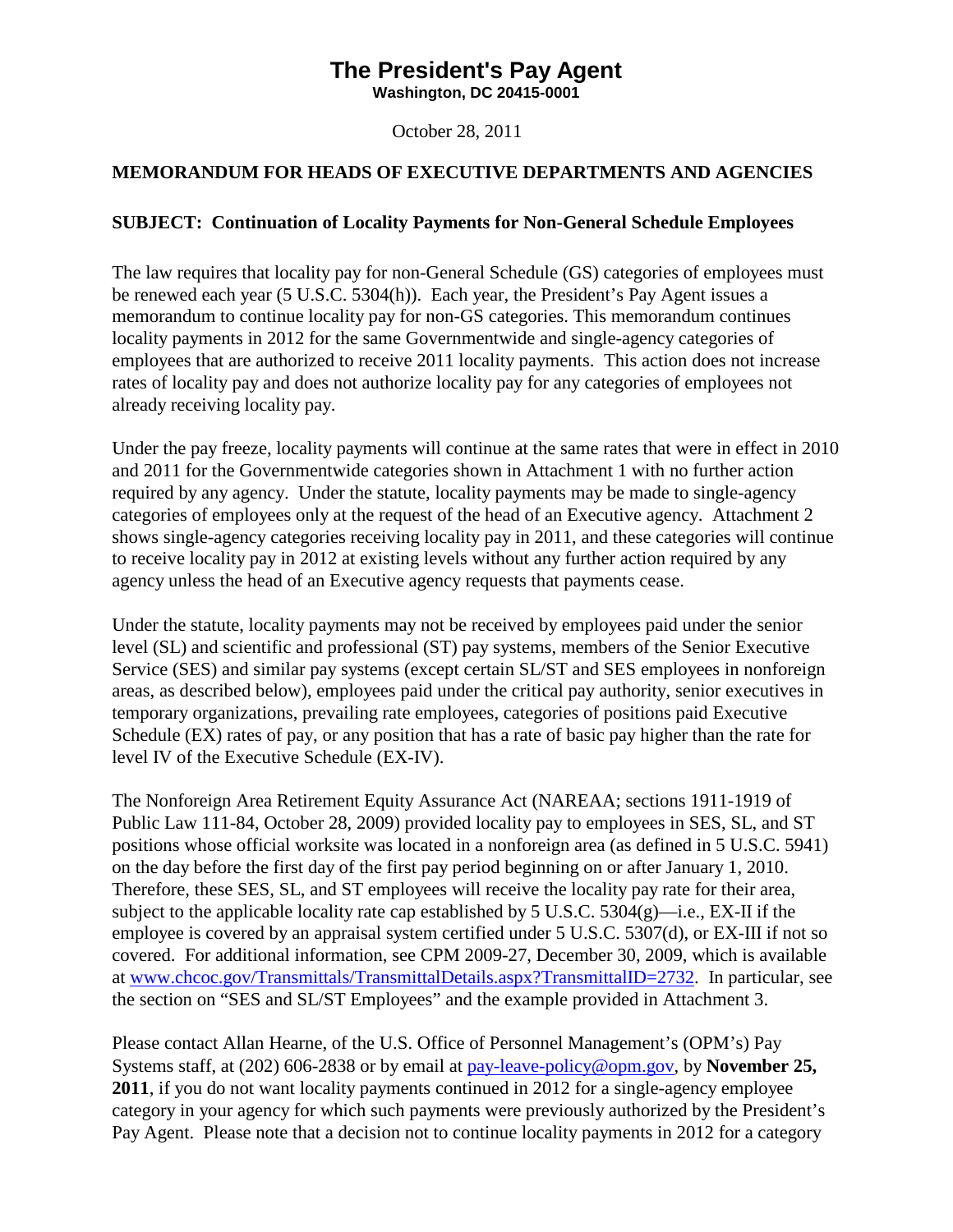of employees means that those employees would no longer be entitled to any locality payment. All employees in a given locality pay area who receive locality payments in 2012 must receive the same percentage as received by GS employees in that area, subject to applicable pay caps.

Under 5 U.S.C. 5304(g) and 5 CFR 531.606, locality rates may not exceed the rate for level III of the Executive Schedule for administrative law judges and members of Boards of Contract Appeals. Locality rates for all other categories of non-GS employees (except certain SES, SL, and ST employees in nonforeign areas as previously described) may not exceed (1) the rate for level IV of the Executive Schedule when the maximum scheduled annual rate of pay for such positions is less than or equal to the maximum payable scheduled annual rate of pay for GS-15 or (2) the rate for level III of the Executive Schedule when the maximum scheduled annual rate of pay for such positions exceeds the maximum payable scheduled annual rate of pay for GS-15.

For the President's Pay Agent:

#### SIGNED

John Berry, Director U.S. Office of Personnel Management

**Attachments** 

cc: The Honorable Hilda L. Solis Secretary of Labor The Honorable Jacob J. Lew Office of Management and Budget Chief Human Capital Officers Human Resources Directors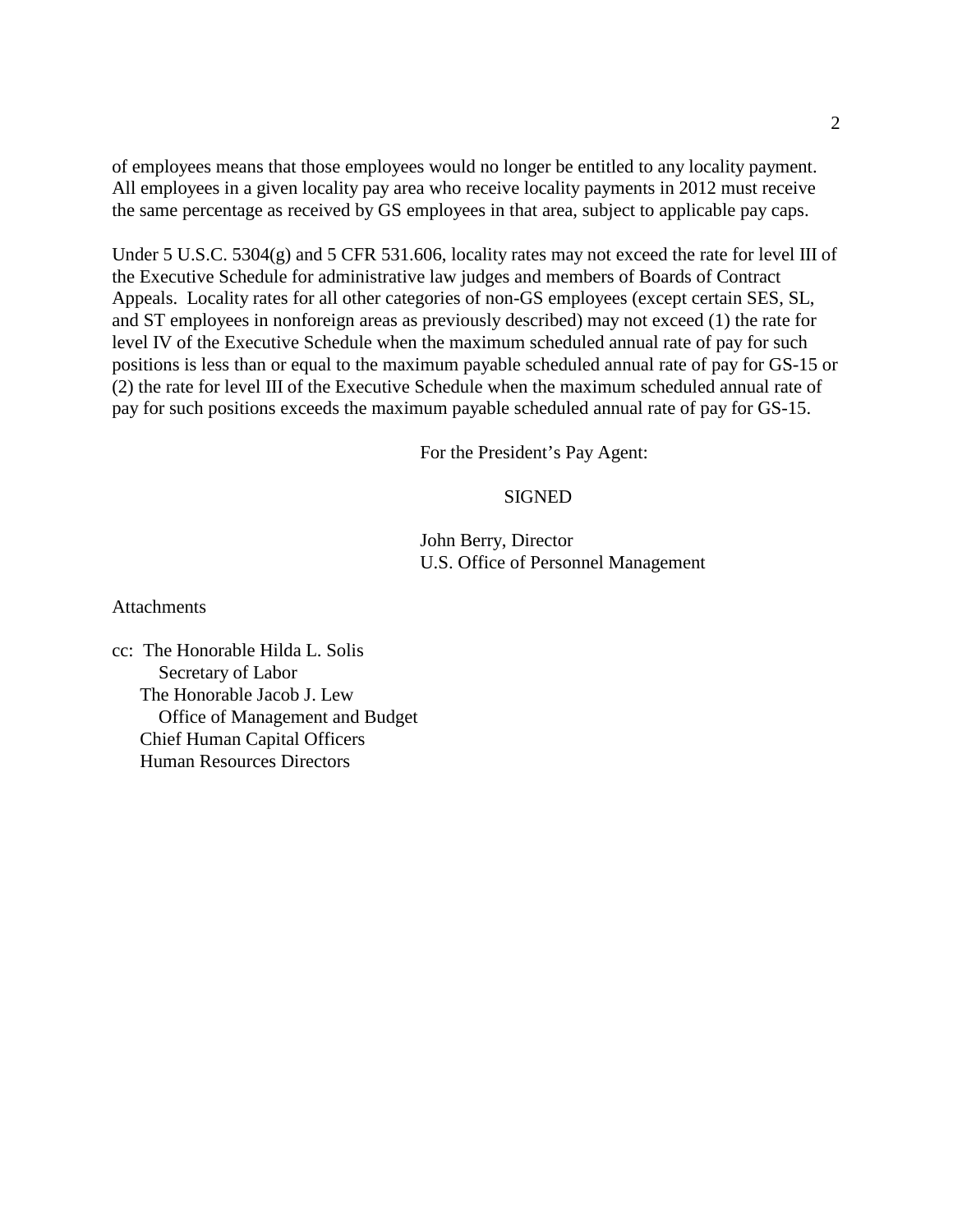Attachment 1

# **CONTINUED LOCALITY PAY EXTENSIONS GOVERNMENTWIDE CATEGORIES OF NON-GENERAL SCHEDULE EMPLOYEES**

- 1 Administrative law judges (ALJs) paid under 5 U.S.C. 5372
- 2. Administrative appeals judges (AAJs) paid under 5 U.S.C. 5372b
- 3. Members of Boards of Contract Appeals (BCA) paid under 5 U.S.C. 5372a
- 4. Members of the Foreign Service paid under 22 U.S.C. 3963
- 5. Members of the Senior Executive Service (SES) or employees covered by Senior Level (SL) or Scientific and Professional (ST) pay systems with official worksites in a nonforeign area (as defined in 5 U.S.C. 5941) on the day before the first day of the first pay period that began on or after January 1, 2010.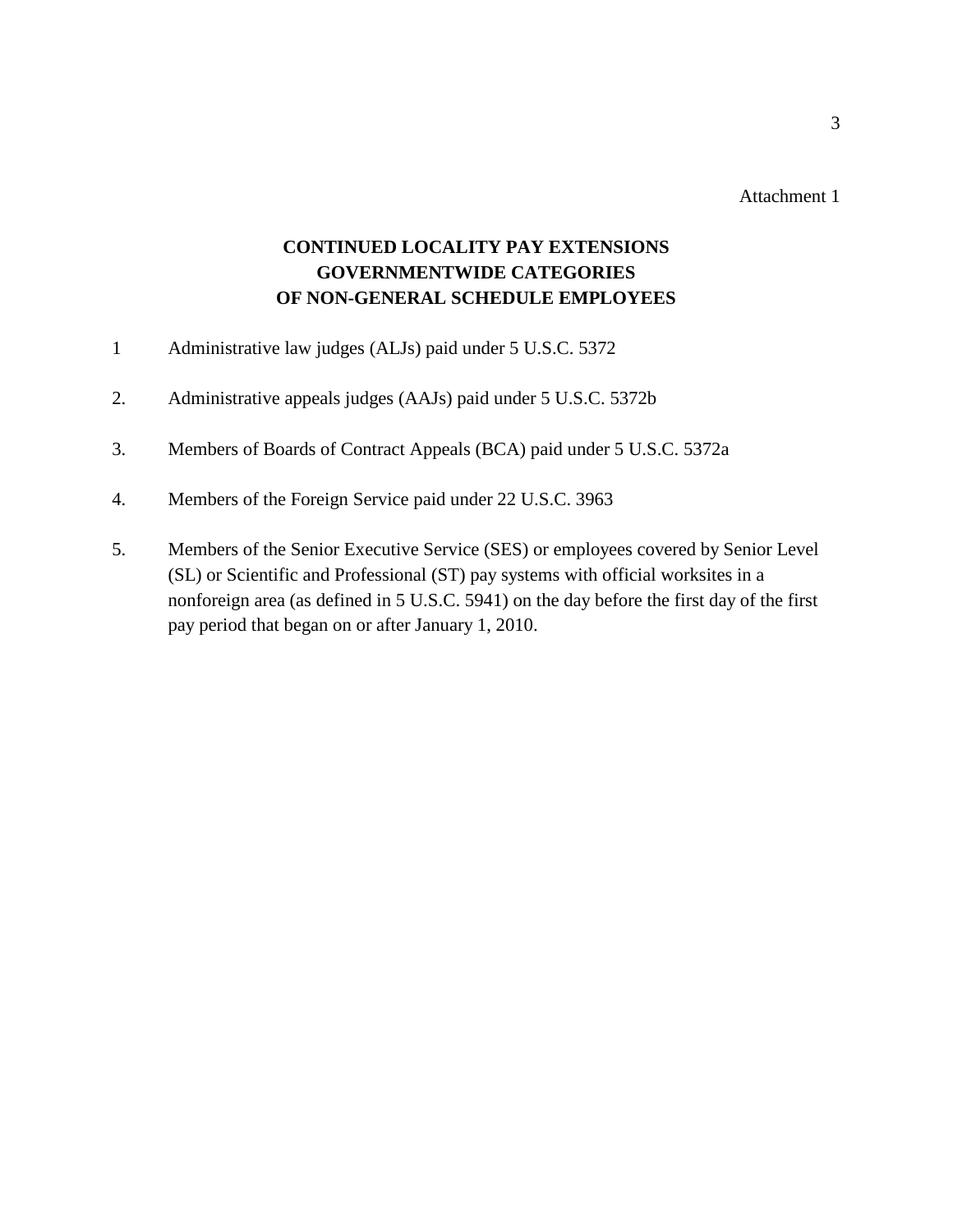# **CONTINUED LOCALITY PAY EXTENSIONS SINGLE-AGENCY CATEGORIES OF NON-GENERAL SCHEDULE EMPLOYEES (updated November 1, 2010)**

| <b>Agency</b>                                            | <b>Pay Authority</b><br>[pay plan code] | <b>Types of Employees</b><br>[number of employees <sup>1</sup> ]                               | Original<br><b>Approval</b><br>Date |
|----------------------------------------------------------|-----------------------------------------|------------------------------------------------------------------------------------------------|-------------------------------------|
| Agency for International<br>Development                  | 22 U.S.C. 2385 [AD]                     | Miscellaneous types of positions [66]                                                          | Jan. 7, 1994                        |
|                                                          | 22 U.S.C. 2386 [EE, EG]                 | Experts and consultants under the Foreign Assistance Act [15]                                  | Jan. 7, 1994                        |
|                                                          | 5 U.S.C. 3109 [ED, EF]                  | Experts and consultants [15]                                                                   | Jan. 7, 1994                        |
| Agriculture                                              | 5 CFR 213.3102(1) [EG]                  | Temporary, intermittent, and seasonal employees [1]                                            | Feb. 9, 1994                        |
|                                                          | 5 U.S.C. 3109 [ED, EF]                  | Experts and consultants [3]                                                                    | Feb. 9, 1994                        |
| <b>American Battle Monuments</b><br>Commission           | 36 U.S.C. 2101 [AD]                     | Secretary of the American Battle Monuments Commission [1]                                      | Nov. 25, 1996                       |
| Commerce                                                 | 35 U.S.C. 3(c) [AD]                     | Examiners-in-chief on the Board of Patent Appeals<br>and Interferences [8]                     | Jan. 4, 1994                        |
|                                                          | 35 U.S.C. 3(e) [AD]                     | Attorney examiners (trademark) on the Trademark Trial & Appeal Board [48] Jan. 4, 1994         |                                     |
| Corporation for National and<br><b>Community Service</b> | 42 U.S.C. 12651f(b)(1) [NX]             | Senior level equivalent employees in pay band NX-2 of CNS' alternative<br>personnel system [9] | June 15, 1995                       |

<sup>1</sup> <sup>N</sup>**umber of employees as of the original approval date.**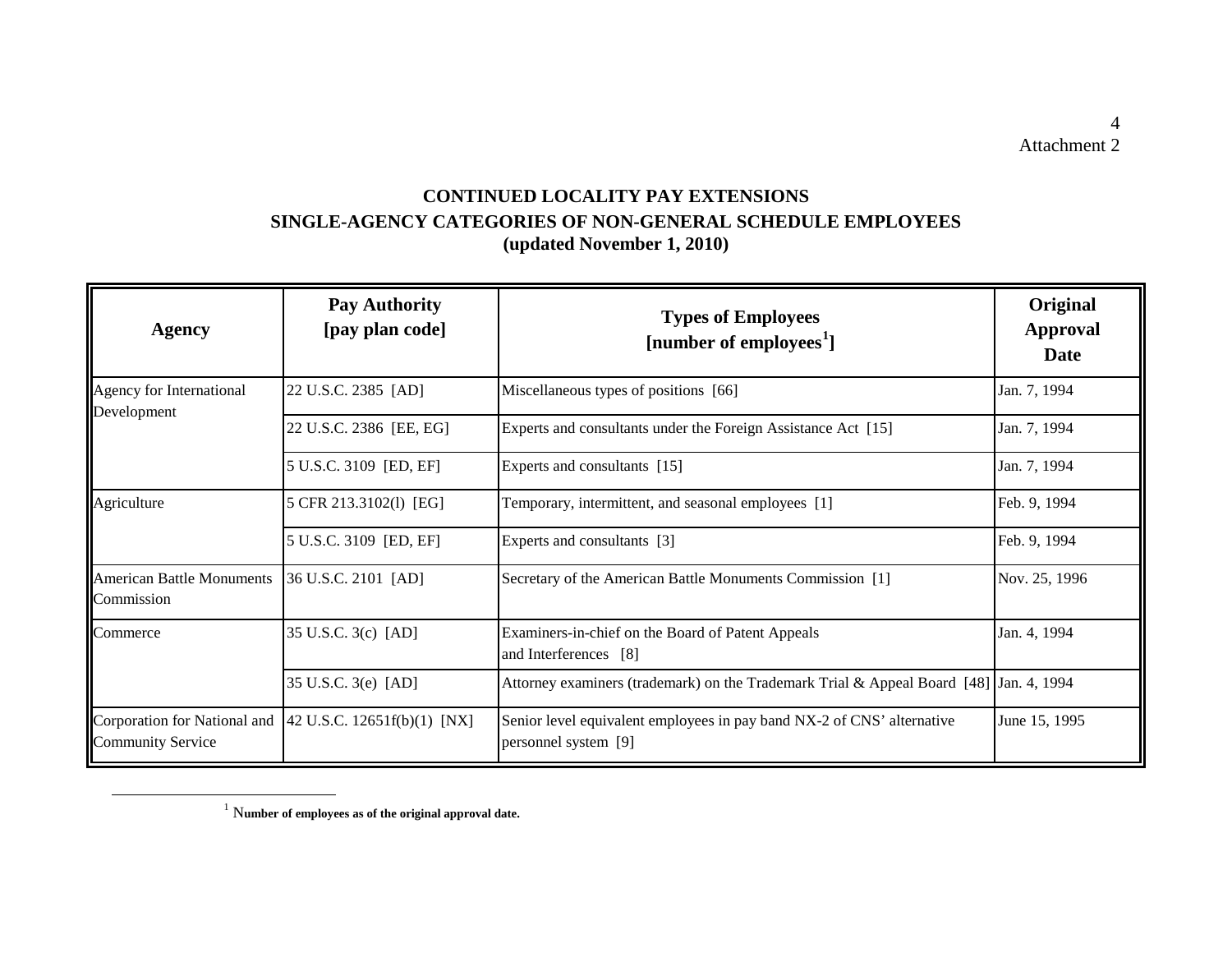| Defense                                                  | 10 U.S.C. 1595 [AD]                                                           | National Defense University Directors, Deans, and Professors [72]                                                                   | Jan. 3, 1997   |
|----------------------------------------------------------|-------------------------------------------------------------------------------|-------------------------------------------------------------------------------------------------------------------------------------|----------------|
|                                                          | 10 U.S.C. 184 [AD]                                                            | Defense Centers for Security, Defense, and Strategic Studies, Director,<br>Deputy Director, professors, instructors, and lecturers. | July 27, 2010  |
|                                                          | 10 U.S.C. 4021 [AD]                                                           | United States Army Command and General Staff College Civilian Staff and<br>Faculty [5]                                              | Jan. 3, 1997   |
|                                                          | 10 U.S.C. 4331 and 4338 [AD]                                                  | United States Army Military Academy Civilian Staff and Faculty [97]                                                                 | Jan. 3, 1997   |
|                                                          | 10 U.S.C. 6952 [AD]                                                           | United States Naval Academy Civilian Faculty [322]                                                                                  | Jan. 3, 1997   |
|                                                          | 10 U.S.C. 7043 [AD]                                                           | Naval Postgraduate School Academic Dean [1]                                                                                         | Jan. 3, 1997   |
|                                                          | 10 U.S.C. 7044 [AD]                                                           | Naval Postgraduate School Civilian Faculty [322]                                                                                    | Jan. 3, 1997   |
|                                                          | 10 U.S.C. 7478 [AD]                                                           | Naval War College Faculty [52]                                                                                                      | Jan. 3, 1997   |
|                                                          | 10 U.S.C. 7478 [AD]                                                           | United States Marine Corps Command and Staff College Civilian Faculty<br>$[14]$                                                     | Jan. 3, 1997   |
|                                                          | 10 U.S.C. 9021 [AD]                                                           | Air University Civilian Faculty [30]                                                                                                | Jan. 3, 1997   |
|                                                          | 10 U.S.C. 9314 [AD]                                                           | Air Force Institute of Technology Civilian Faculty [114]                                                                            | Jan. 3, 1997   |
|                                                          | 10 U.S.C. 9338 [AD]                                                           | United States Air Force Academy Civilian Faculty [77]                                                                               | Jan. 3, 1997   |
|                                                          | 10 U.S.C. 1746 [AD]                                                           | Defense Acquisition University Faculty [305]                                                                                        | April 12, 2000 |
|                                                          | Sec. 1101 of PL 105-261[AD]                                                   | Defense Advanced Research Projects Agency (DARPA) Experimental<br>Personnel Management Program [20]                                 | July 28, 2000  |
| <b>Defense Nuclear Facilities</b><br><b>Safety Board</b> | Section 161d of the Atomic<br>Energy Act of 1954 (Public Law<br>101-510) [DN] | Professional scientific and technical personnel [59]                                                                                | Dec. 30, 1996  |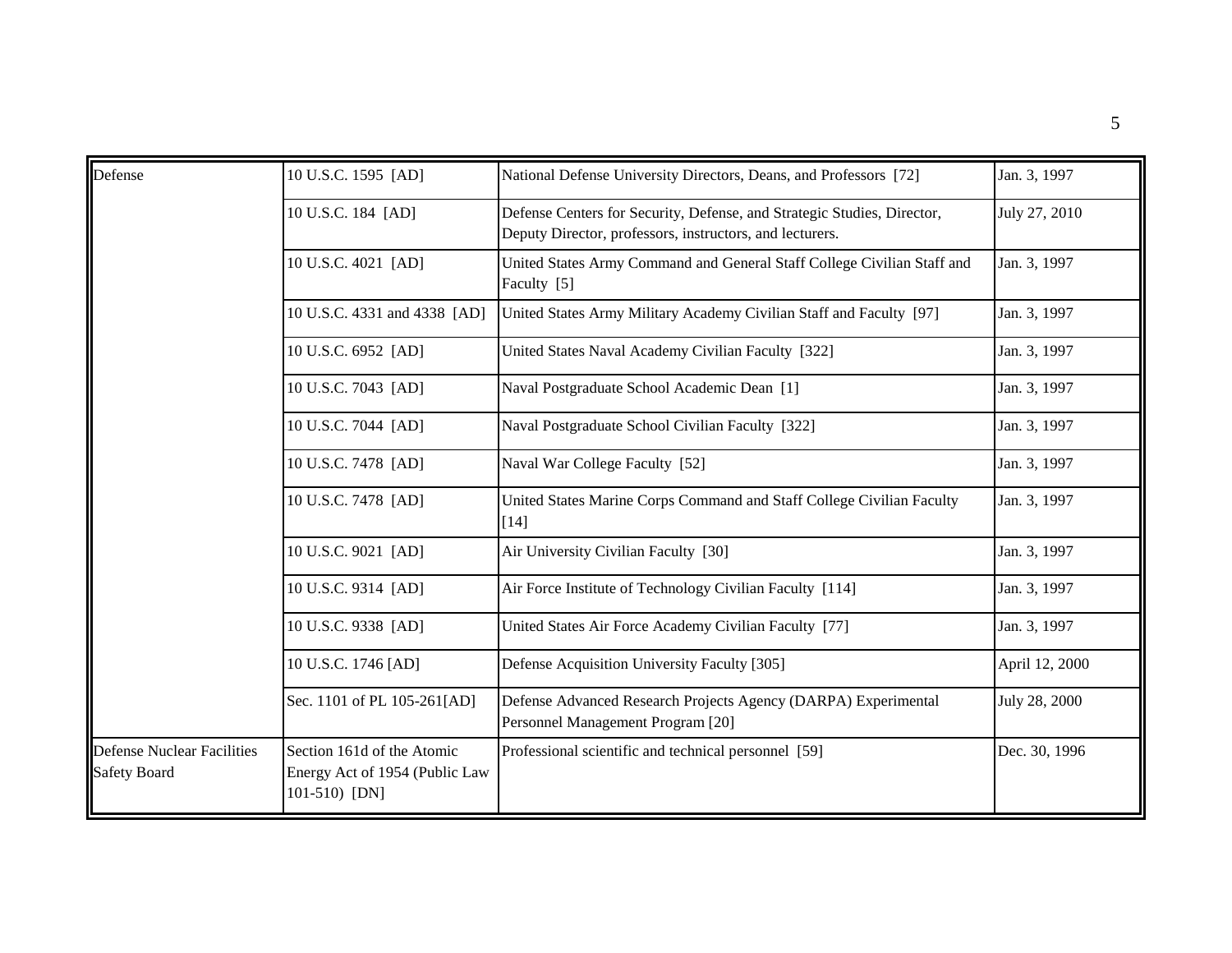| Energy                                    | 42 U.S.C. 7231(d) [EJ]                                                   | Scientific, engineering, professional, and administrative employees [200]                                                                                                                                                                                     | Dec. 30, 1994 |
|-------------------------------------------|--------------------------------------------------------------------------|---------------------------------------------------------------------------------------------------------------------------------------------------------------------------------------------------------------------------------------------------------------|---------------|
|                                           | P.L. 103-337 [EK]                                                        | Scientific, engineering, and technical employees [200]                                                                                                                                                                                                        | Dec. 30, 1994 |
|                                           | 5 U.S.C. 3109 & 42 U.S.C. 7233 Experts and consultants [105]<br>[ED, EF] |                                                                                                                                                                                                                                                               | Dec. 30, 1994 |
|                                           | Section 3241 of P.L. 106-65<br>[EN]                                      | Scientific, engineering, and technical positions in the National Nuclear<br>Security Administration [300]                                                                                                                                                     | Jan. 13, 2003 |
| Education                                 | 20 U.S.C. 9011 [AD]                                                      | Executive Director of the National Assessment Governing Board [1]                                                                                                                                                                                             | June 26, 2002 |
|                                           | 20 U.S.C. 9621 [AD]                                                      | Deputy Executive Director of the National Assessment Governing Board [1]                                                                                                                                                                                      | July 13, 2009 |
| <b>Environmental Protection</b><br>Agency | P.L. 95-190 [AD]                                                         | Miscellaneous types of positions [19]                                                                                                                                                                                                                         | Jan. 4, 1994  |
| <b>Export-Import Bank</b>                 | P.L. 102-583 [AD]                                                        | Miscellaneous types of positions [35]                                                                                                                                                                                                                         | Jan. 24, 1994 |
| <b>General Services</b><br>Administration | 5 U.S.C. 3109 [ED, EF]                                                   | Experts and consultants [10]                                                                                                                                                                                                                                  | June 7, 1999  |
| <b>Homeland Security</b>                  | P.L 105-261 and P.L. 107-296<br>[AD]                                     | Scientists and engineers at the Homeland Security Advanced Research<br>Projects Agency (HSARPA) [1 (1 as of approval date, but HSARPA was new<br>and in the process of adding positions and recruiting--limited to 20 under<br>Section 1101 of P.L. 105-261)] | Oct. 3, 2003  |
|                                           | Title 14, Section 186 [AD]                                               | Civilian faculty members at the U.S. Coast Guard Academy [68]                                                                                                                                                                                                 | Oct. 31, 2003 |
|                                           | 5 U.S.C. chapter 102 [LE]                                                | Uniformed Division of the U.S. Secret Service [1095]                                                                                                                                                                                                          | Jan. 31, 1994 |
|                                           |                                                                          | (Note: United States Secret Service Uniformed Division officers are entitled<br>to locality pay under 5 U.S.C. 5304 by law, not by administrative action. See<br>5 U.S.C. 10203(b)(3) and Public Law 111-282, October 15, 2010.)                              |               |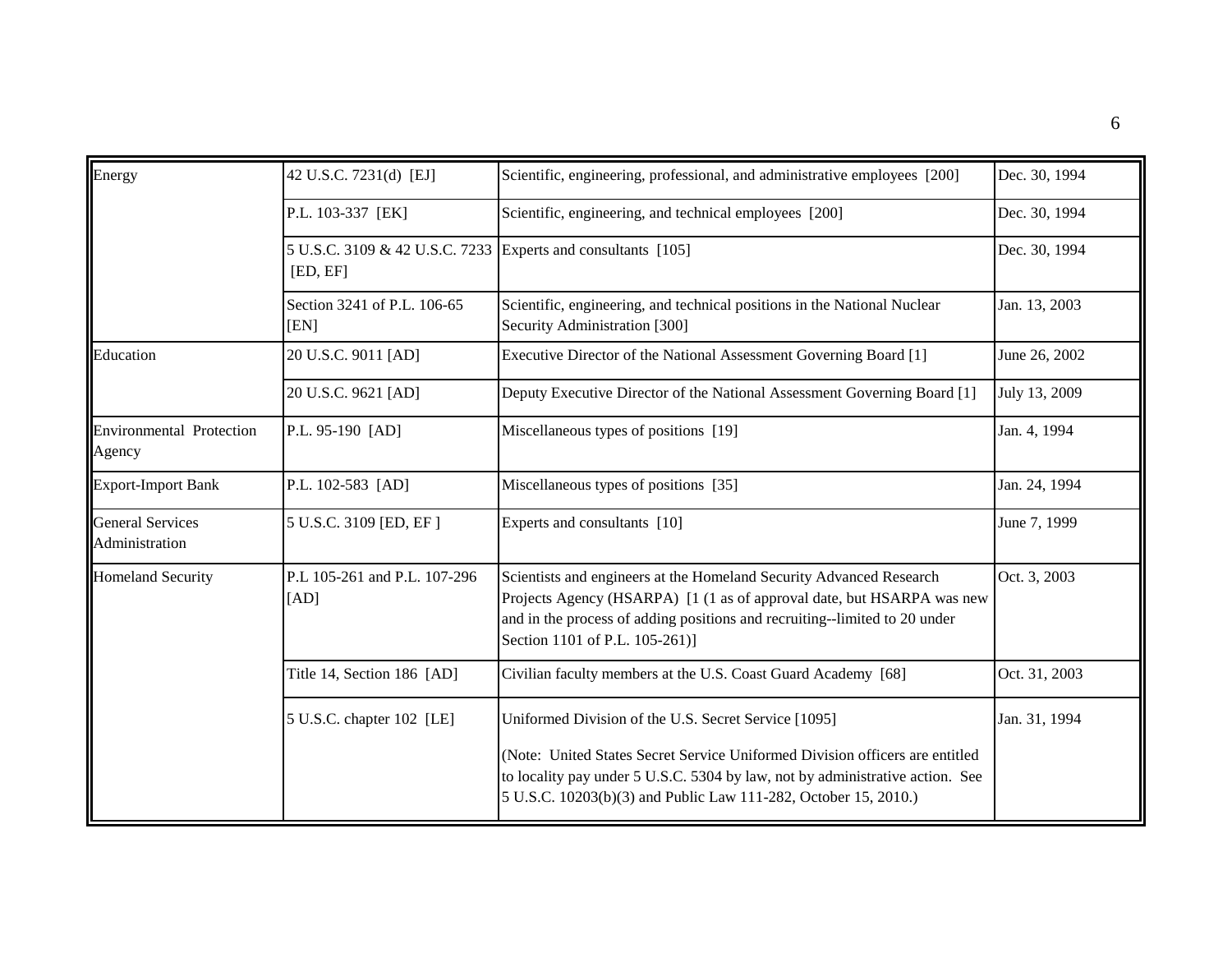| Interior                                          | Title 4 of D.C. Code [SP]                                                      | United States Park Police [620]                                                                                                                                                                                                                                                 | Aug. 10, 1998 |
|---------------------------------------------------|--------------------------------------------------------------------------------|---------------------------------------------------------------------------------------------------------------------------------------------------------------------------------------------------------------------------------------------------------------------------------|---------------|
|                                                   |                                                                                | (Note: Under section $4-416(c)(3)$ of the D.C. Code, United States Park Police<br>are entitled to locality pay under 5 U.S.C. 5304 by law, not by administrative<br>action. See P.L. 108-7, February 20, 2003, and section 902(b) of Public Law<br>106-554, December 21, 2000.) |               |
| Justice                                           | Section 371(a) of Public Law<br>104-208 and 8 U.S.C. 1101(b)(4)<br>[1]         | Immigration judges [200]<br>(Note: Immigration judges are entitled to locality pay under 5 U.S.C. 5304 by<br>law, not by administrative action. See section $371(c)(2)(B)$ of Public Law<br>104-208, September 30, 1996.)                                                       | Dec. 29, 1996 |
| Labor                                             | U.S. Court of Federal Claims,<br>97-37, April 10, 1997                         | Administrative law judges with pay set pursuant to a settlement agreement in a August 8, 2005<br>lawsuit, Levin and Miller v. U.S., entered into by the United States Court of<br>Federal Claims in 1997. [2]                                                                   |               |
| <b>National Archives</b>                          | 44 U.S.C. 2102 Note [AD]                                                       | Director of the Center for Legislative Archives [1]                                                                                                                                                                                                                             | July 15, 1994 |
|                                                   | 44 U.S.C. 2503(a) [AD]                                                         | Executive Director, National Historical Publications and Records Commission July 15, 1994<br>$[1]$                                                                                                                                                                              |               |
|                                                   | National Science Foundation   42 U.S.C. 1873(a)(1) [AD, EE,<br>EG <sub>1</sub> | Professional and technical employees, experts and consultants [264]                                                                                                                                                                                                             | Jan. 4, 1994  |
|                                                   | 5 U.S.C. 3109 [ED, EF]                                                         | Experts and consultants [1]                                                                                                                                                                                                                                                     | Mar. 22, 1994 |
| <b>Nuclear Regulatory</b><br>Commission           | Atomic Energy Act of 1954 &<br>Energy Reorganization Act of<br>1974 [SN, AJ]   | Senior Level employees [41] and Administrative Judges [12]                                                                                                                                                                                                                      | Jan. 4, 1994  |
| Office of Personnel<br>Management                 | 5 U.S.C. 3109 [EF, ED, EH]                                                     | Experts and consultants [2]                                                                                                                                                                                                                                                     | Jan. 7, 1994  |
| Overseas Private<br><b>Investment Corporation</b> | Section $233(d)$ of the Foreign<br>Assistance Act of 1961 [AD]                 | Miscellaneous types of positions [20]                                                                                                                                                                                                                                           | Jan. 31, 1996 |
| Peace Corps                                       | 22 U.S.C. 2506(a)(2) [AD]                                                      | Miscellaneous types of positions [83]                                                                                                                                                                                                                                           | Jan. 7, 1994  |

7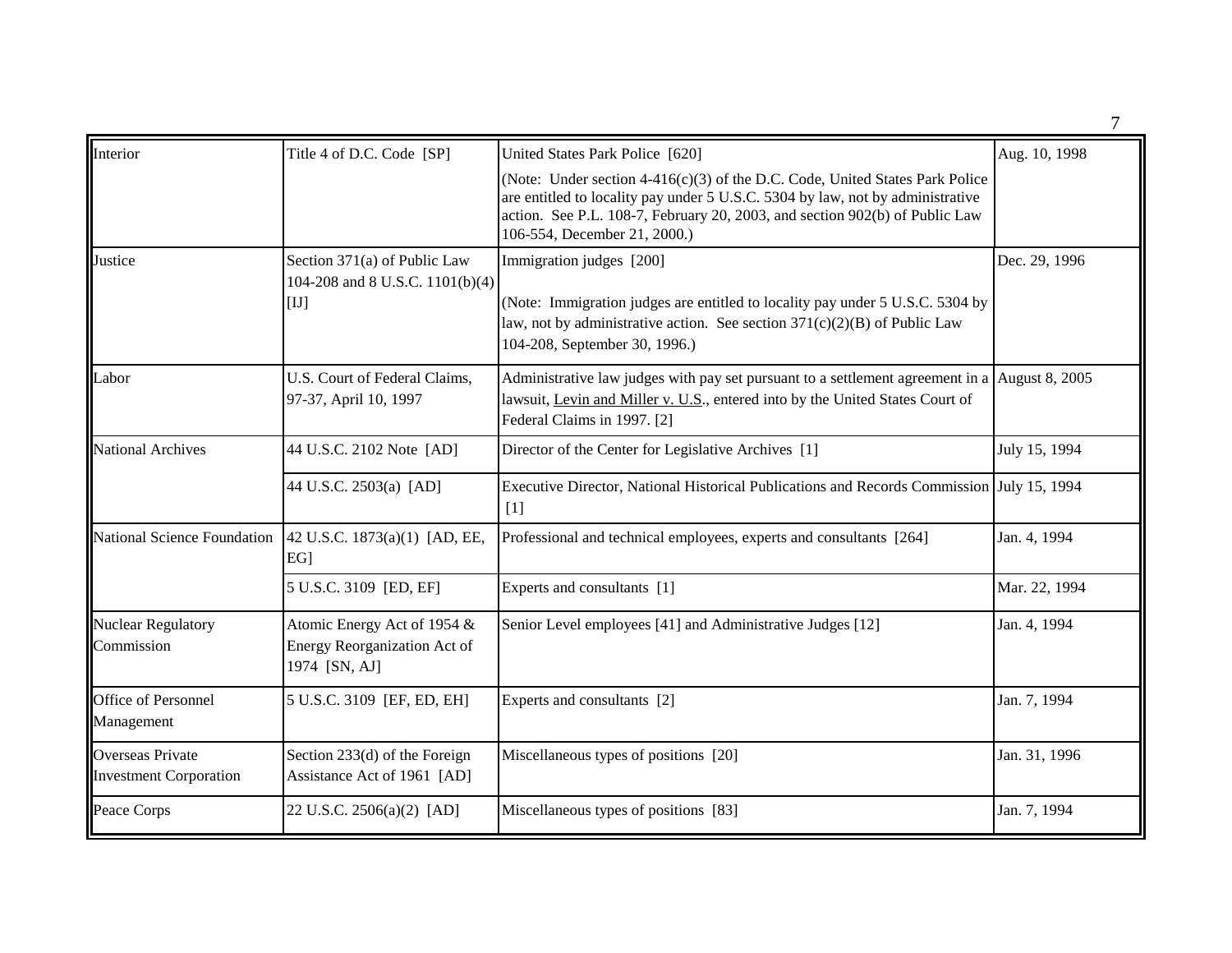8

|                                         | 5 U.S.C. 3109 [EE]                                                                       | Experts and consultants [34]                                                                                | Jan. 7, 1994  |
|-----------------------------------------|------------------------------------------------------------------------------------------|-------------------------------------------------------------------------------------------------------------|---------------|
| Securities and Exchange<br>Commission   | Section 203 of the Securities<br><b>Litigation Uniform Standards</b><br>Act of 1998 [EZ] | Economists [15]                                                                                             | Dec. 23, 1998 |
| <b>Small Business</b><br>Administration | P.L. 94-305 [AD]                                                                         | Miscellaneous types of positions [34]                                                                       | Jan. 4, 1994  |
|                                         | 5 U.S.C. 3109 [ED, EF]                                                                   | Experts and consultants [1]                                                                                 | Dec. 30, 1994 |
| Smithsonian                             | 5 U.S.C. 5375                                                                            | Members of the police force of the National Zoological Park [13]                                            | Jan. 7, 1994  |
| <b>State</b>                            | 22 U.S.C. 1474(1) [GG]                                                                   | Non-U.S. citizen employees [307]                                                                            | Jan. 4, 1994  |
|                                         | 22 U.S.C. 4024 [GG]                                                                      | Employees at the National Foreign Affairs Training Center [350]                                             | Jan. 7, 1994  |
|                                         | 22 U.S.C. 287 [GG]                                                                       | Employees at the U.S. Mission to the United Nations [58]                                                    | Jan. 7, 1994  |
|                                         | 22 U.S.C. 287 [AD]                                                                       | Miscellaneous types of positions whose pay is linked to Foreign Service<br>Officer pay under 22 U.S.C. 3963 | Jan. 7, 1994  |
|                                         | 5 U.S.C. 3109 [ED, EF]                                                                   | Experts and consultants [50]                                                                                | Jan. 7, 1994  |
| Transportation                          | 46 U.S.C. Append. 1295g [AD]                                                             | Professors, lecturers, and instructors at the U.S. Merchant Marine Academy<br>$[86]$                        | July 23, 2008 |
| Treasury                                | 5 U.S.C. 5378 [TR]                                                                       | Members of the police forces in the Bureau of Engraving and Printing and<br>Bureau of the Mint [377]        | Jan. 31, 1994 |
| U.S. Trade and Development<br>Agency    | Section $661(c)(2)(C)$ of the<br>Foreign Assistance Act of 1961<br>[AD]                  | Miscellaneous types of positions [2]                                                                        | Dec. 9, 1998  |
| <b>Veterans Affairs</b>                 | 38 U.S.C. 7404(b)(1) [VN]                                                                | Physician assistants, optometrists, podiatrists, and expanded-function dental<br>auxiliaries [1,139]        | Jan. 4, 1994  |